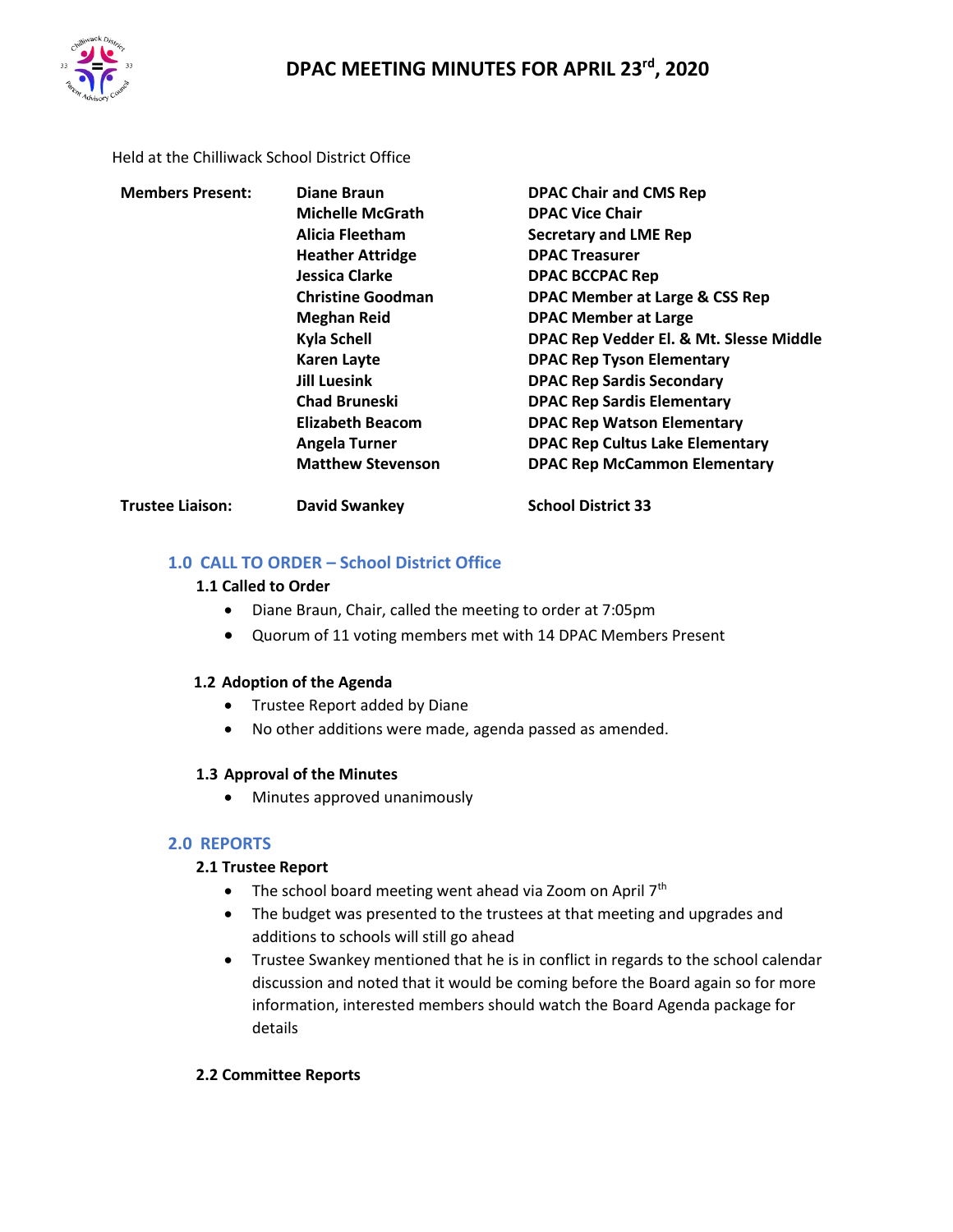

# **DPAC MEETING MINUTES FOR APRIL 23rd, 2020**

## **CYC Committee**

- The previously scheduled meeting was cancelled
- The Chilliwack youth health center continues to offer patients care via video chat, email and by phone, patients who do not have online access or are unsafe to contact the CYHC from home can also use the facilities at NLC to access their services
- The FVRL has an eCard available, those who wish to register for one can visit their website to receive access to their digital content

### **CHC Committee**

• There is an upcoming meeting scheduled for next week

### **Inclusive Education Committee**

• The next meeting was originally scheduled for May  $25<sup>th</sup>$ , the district has not confirmed a virtual meeting will go forward or if it will be cancelled

### **Primary Prevention**

• Nothing to report

### **Budget Committee**

- Budget committee met virtually on April  $2^{nd}$  in anticipation of presenting the budget to the School Board on April 7th
- Many things are expected to change now due to the effects of COVID-19. Of notethere are no funds allocated in the budget for new portables or distance learning

### **Education Policy Advisory Committee**

• Nothing to report

### **Portal Advisory Committee**

• Diane has not received the minutes of the most recent committee meeting and was unable to attend so cannot bring forward a report

### **School Naming Committee**

- The committee met for 2 meetings to select a first and second choice for the new Southside school and the new Arts and Technology school
- The choices will be presented to the trustees at the upcoming school board meeting on April 28<sup>th</sup>

### **2.3 BCCPAC Report and Memberships**

- Due to COVID-19 there have been many changes to the AGM
- One individual from each member PAC and DPAC is to vote, each PAC should have received an email from BCCPAC with registration details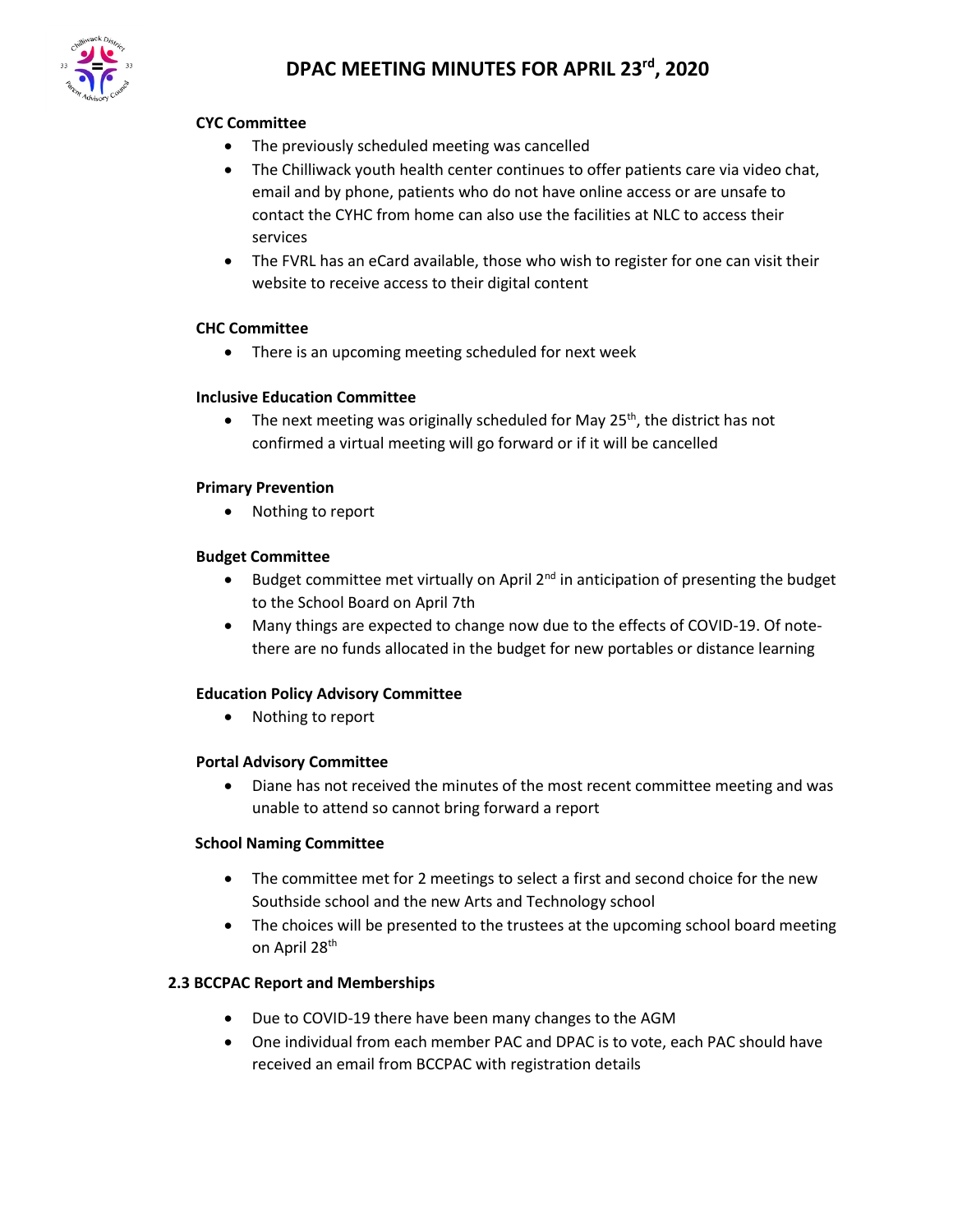

# **DPAC MEETING MINUTES FOR APRIL 23rd, 2020**

- Online registration is due April 24th, there will be a webinar for members to watch and opportunities to ask questions
- Awards will continue but it is unclear how they will be presented at this time
- The AGM will include financial reviews, committee reports, voting on budget and nominees for positions will be acclaimed as there are no positions are contested, there will be no resolutions to vote on.

# **2.4 Treasurer's Report**

- As of March 31, 2020
	- o Gaming Account Balance, after commitments: 6033.98
	- o General Account Balance, after commitments: 1482.84

### **2.5 Chair's Report**

• Items typically covered in the Chair's report were updated in the DPAC Updates section

## **3.0 UNFINISHED BUSINESS**

### **3.1 Trans Mountain Pipeline Expansion Update**

- The first of two information requests were due May  $5<sup>th</sup>$  and the written evidence was due June 18<sup>th</sup>.
- The CER will no longer be holding in person oral cross-examination and argument sessions but will use alternate methods to gather the same type of information that would be received
- The school district has worked with DPAC in an extremely limited capacity, a school district committee would have been helpful to facilitate the ability to collaborate on the issue effectively

### **4.0 NEW BUSINESS**

### **4.1 Updates from DPAC**

- Diane is meeting with key district staff regularly to stay updated through out the pandemic and bring forward concerns from parents
- Diane participated in the lottery for seats in the Arts and Technology Cohort program via MS Teams, all 3 classes were filled and all have students on the waitlist
- PACs who currently utilize their SD33 email will also have access to online meetings via Zoom which enables longer times to conduct PAC meetings/AGM's
- Any PACs who would like to access their SD33 email can contact Diane to arrange that
- DPAC executive arranged a special meeting for PAC chairs April 16<sup>th</sup> to share information, answer questions and provide support

### **4.2 Updates from the School District**

• Childcare for children of Tier 1 essential workers is being provided at GWG from 8am-3pm, soon children of Tier 2 essential workers will also be included if a parent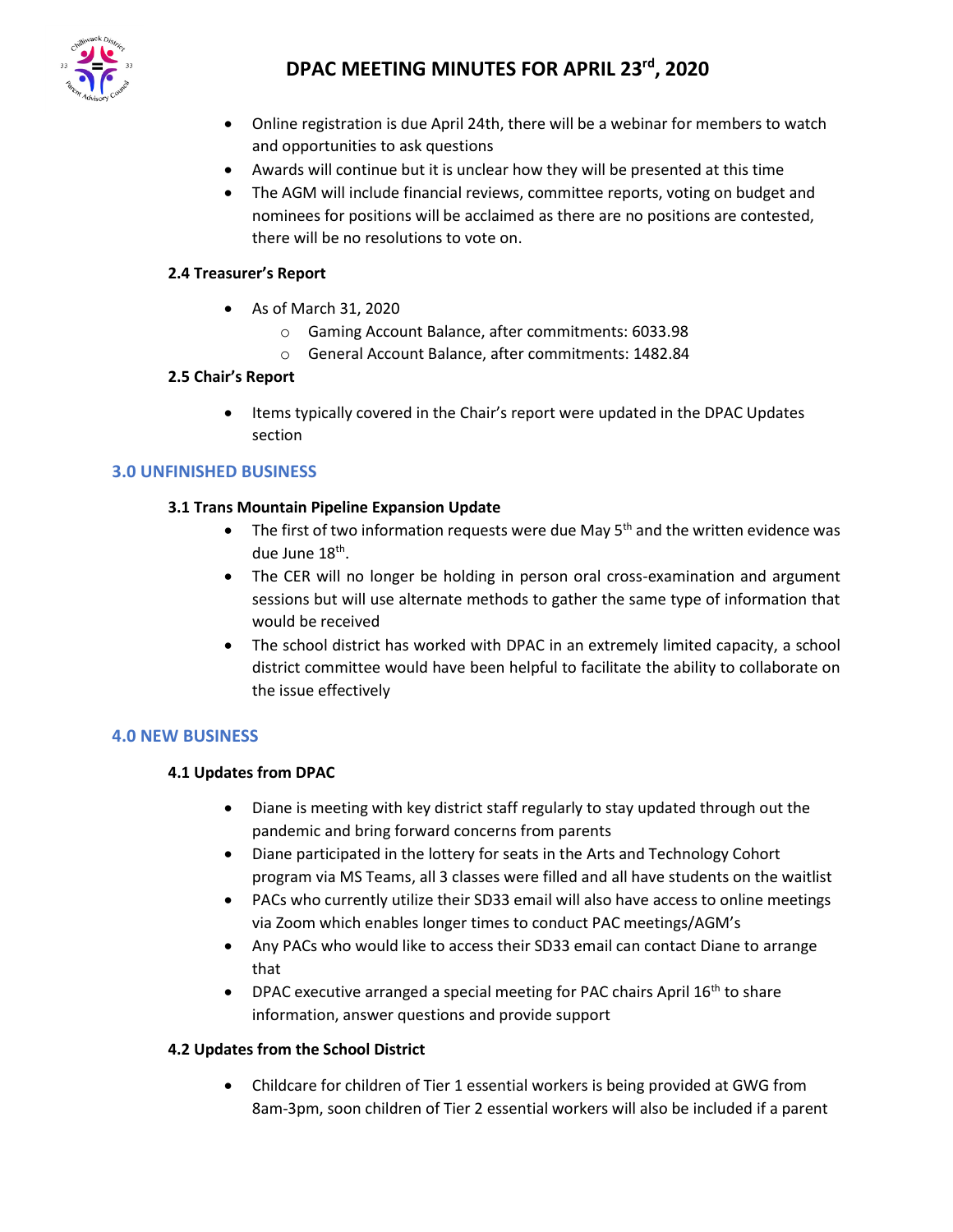

# **DPAC MEETING MINUTES FOR APRIL 23rd, 2020**

is an essential worker and needs child care they should speak to their school principal if they have been told that is not an option please pass their contact information to Diane

- In classroom support for vulnerable learners is also expected to be rolled out in the district, each school is to identify which students meet the criteria to access the support
- Parents should follow up with their child's school staff if they need this support and are not contacted by the school to arrange it
- The upcoming School Board Meeting April 28<sup>th</sup> at 7pm will allow members of the public to register online and virtually attend the meeting and participate in the question and comment period. The DPAC executive has been allocated 3 spots and will be attending

## **4.3 DPAC Moving Forward**

- MOVED by Chad that the DPAC AGM be held in the Fall of 2020 due to the pandemic. 2<sup>nd</sup> Angela. CARRIED
- MOVED by Matthew that the DPAC Executive Members' term of office be extended until the completing of the AGM in the Fall of 2020. 2<sup>nd</sup> Elizabeth. CARRIED
- MOVED by Jill that Diane Braun vote on behalf of the DPAC at the BCCPAC AGM on May 2, 2020. 2<sup>nd</sup> Matthew. CARRIED
- The Elections Committee (Matthew, Samantha and Elizabeth) will connect in the summer

### **4.4 New ideas or concerns**

- Overall, there are a wide variety of experiences from parents and students across the district in all age groups
- Teachers indicating there is no obligation to complete the course work if it is too difficult but principals are saying students are currently being graded
- Clear communication from elementary
- Middle school has less continuity
- Interaction between students is being facilitated well in middle school and high school
- Many opportunities but not high pressure in elementary
- Some inconsistency between teachers assigning work and the volume of work assigned in high school, difficult for students to prioritize
- Challenging for parents to work from home and supervise, support and facilitate learning for young students and parent children not yet school aged
- Parents working outside the home have children in daycare and lack learning opportunities and access to technology to do some activities assigned to them in those settings

# **5.0 DATE OF NEXT MEETING: MAY 21 AT 7:00PM VIA ZOOM**

# **6.0 AJOURNMENT: 9:18pm**